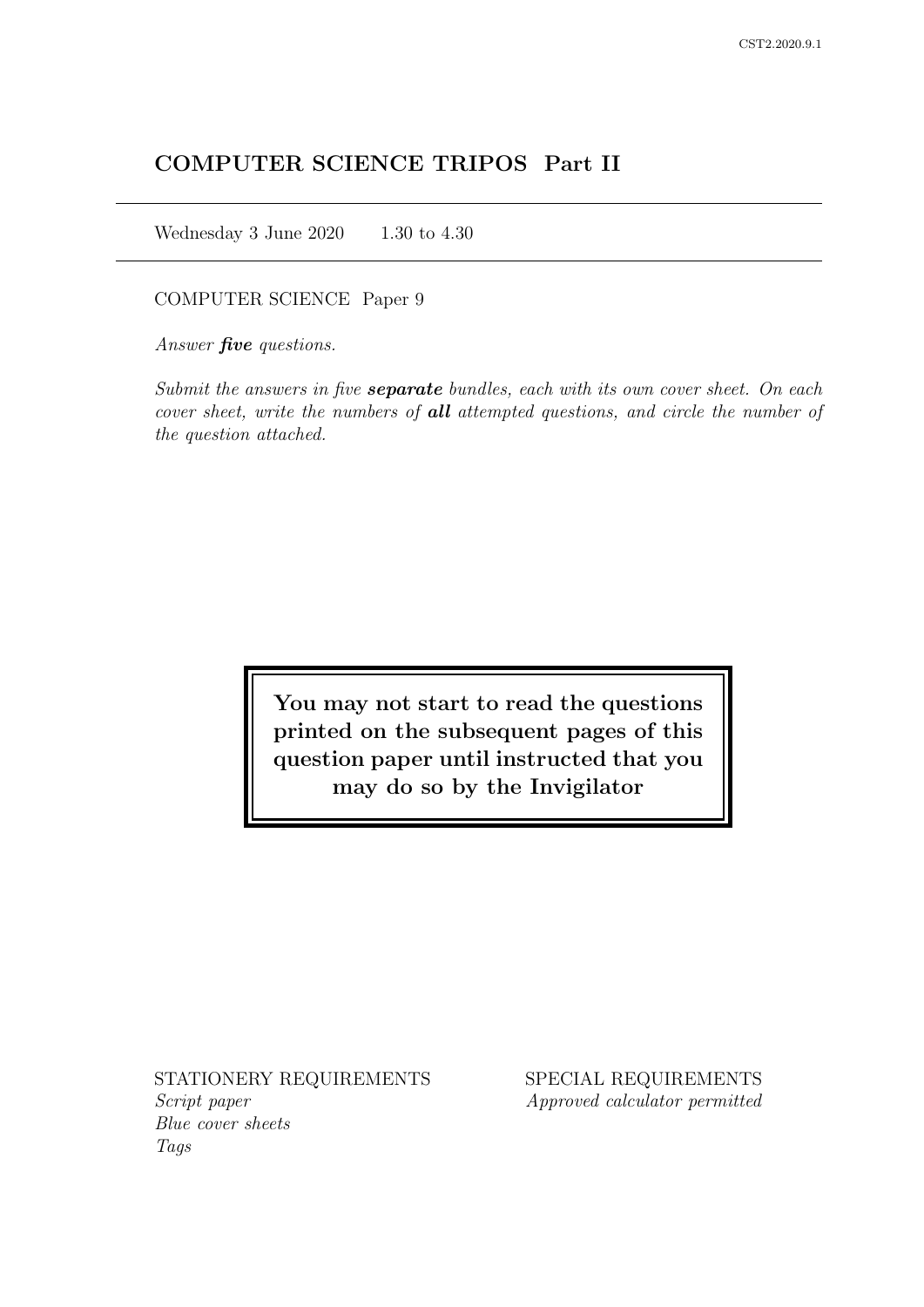### 1 Advanced Algorithms

(a) (i) What is the approximation ratio of an approximation algorithm?

[2 marks]

- (*ii*) State the definitions of PTAS and FPTAS. [4 marks]
- (b) Consider the two approximation algorithms for VERTEX-COVER from the lectures (one greedy algorithm and one based on rounding a linear program).
	- $(i)$  What are the approximation ratios of these two algorithms? [2 marks]
	- $(ii)$  Construct an input graph that demonstrates the tightness of the approximation ratio of the greedy algorithm (for full marks, your construction should work for any even number of vertices  $n$ ). [3 marks]
- (c) Consider the following randomised algorithm to compute a solution of the **VERTEX-COVER** problem for an unweighted graph  $G = (V, E)$ :

```
Let C be the empty set
While E not empty do
       Pick any edge e={u,v} from E
       Choose x from {u,v} uniformly at random
       Add x to C
       Remove all edges incident to x from E
End While
Return C
```
- $(i)$  Explain briefly why the set C returned is a valid vertex cover. [2 marks]
- $(ii)$  Find a lower bound on the probability that the algorithms returns an optimal solution. *Hint:* For each edge  $e = \{u, v\}$  picked by the algorithm consider the event that the chosen vertex  $x \in \{u, v\}$  added to C is also part of an optimal cover. [4 marks]
- (*iii*) Given a lower bound  $p \in (0,1)$  on the probability that this algorithm returns an optimal solution, describe a new algorithm that returns an optimal solution with probability at least  $\delta$ , for any given  $\delta \in [p, 1)$ .

[3 marks]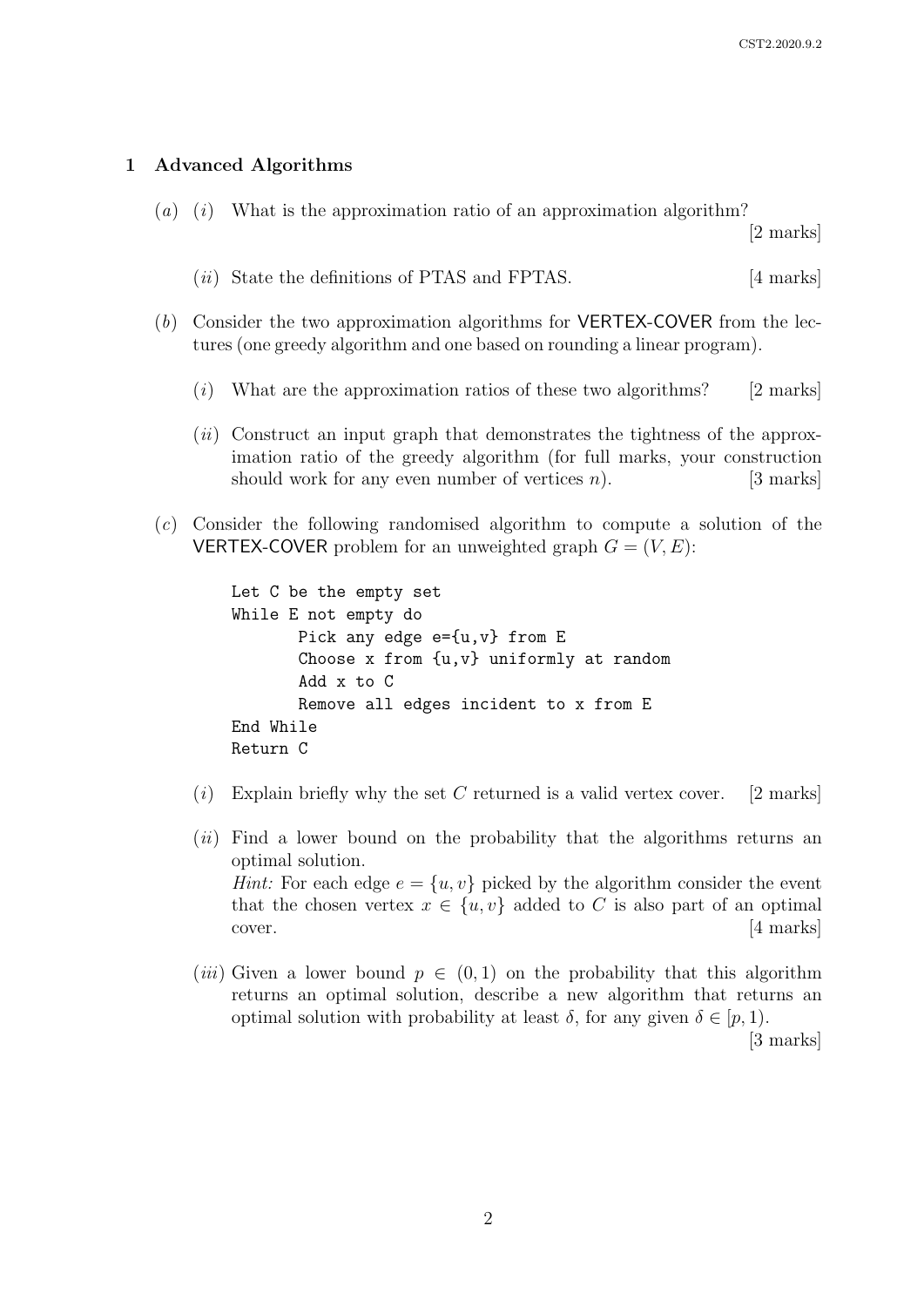## 2 Bioinformatics

- (a) You are given a table of gene expression data. Each row corresponds to a gene and in the columns there is the gene expresson at different time steps (or different experimental conditions). Discuss at least one method, with one example, to identify genes with similar behaviour in time and the method's complexity and limitations. [4 marks]
- $(b)$  Discuss with one example how the stiffness parameter affects soft k-means clustering. [4 marks]
- (c) Describe the advantage of using suffix arrays to find matches in genome sequencing. [4 marks]
- (d) Describe solutions to the problem of 'bubbles' in De Bruijn graphs of genomes. [4 marks]
- (e) Describe opportunities and challenges presented by DNA storage of data including a technique for indexed retrieval. [4 marks]

## 3 Business Studies

Giles Murchiston, a former PhD student now graduated, approaches you with a potential Part II project. He is interested in developing a new autonomous transport system for Cambridge and would like to you to conduct a feasibility study given some of the recent research results from the Department.

- (a) Describe five types of intellectual property that might have arisen from research at the Department that Giles might need to consider licensing. [5 marks]
- (b) Given that a new transport system is likely to need investment, describe five characteristics of the transport system you should investigate that investors would be interested in. [10 marks]
- (c) When marketing the transport system describe five criteria Giles should consider in relation to customer adoption. [5 marks]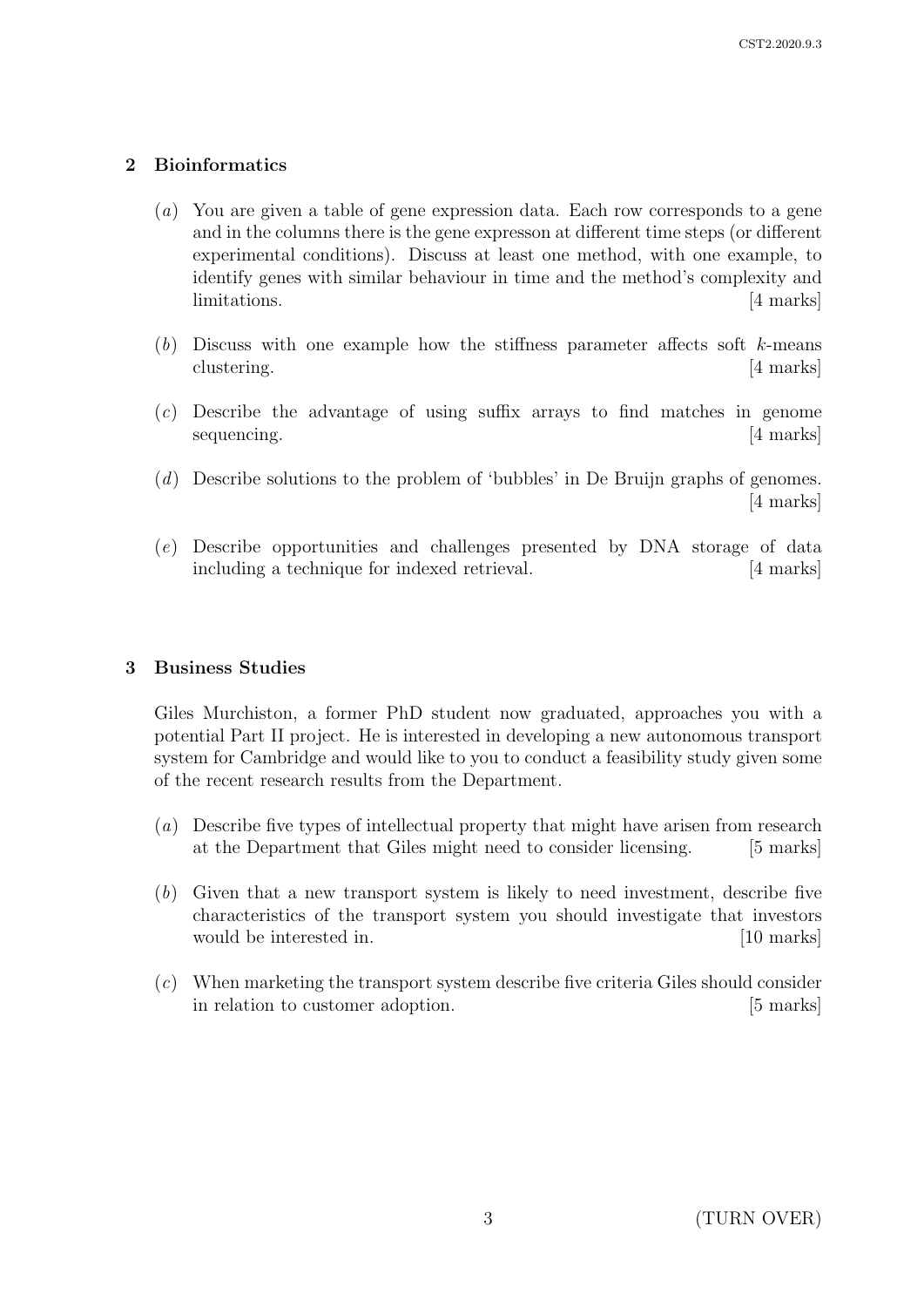### 4 Comparative Architectures

- (a) The performance of single-chip computers has improved rapidly over the past 40 years. Describe the major turning points in computer architecture as technology, applications and target markets have driven change. [10 marks]
- (b) Your processor supports simultaneous multithreading (SMT) and has hardware support for two threads. What characteristics would you consider when deciding which two threads would be best to schedule together? [4 marks]
- (c) An analysis of a multicore processor used within a datacentre suggests that its performance could be improved by increasing the number of threads supported in hardware. This could be done by adding more thread contexts to a core with support for simultaneous multithreading and/or adding more cores. Contrast these two different approaches and describe their limitations if we accept our area budget (i.e. die size) is fixed. [6 marks]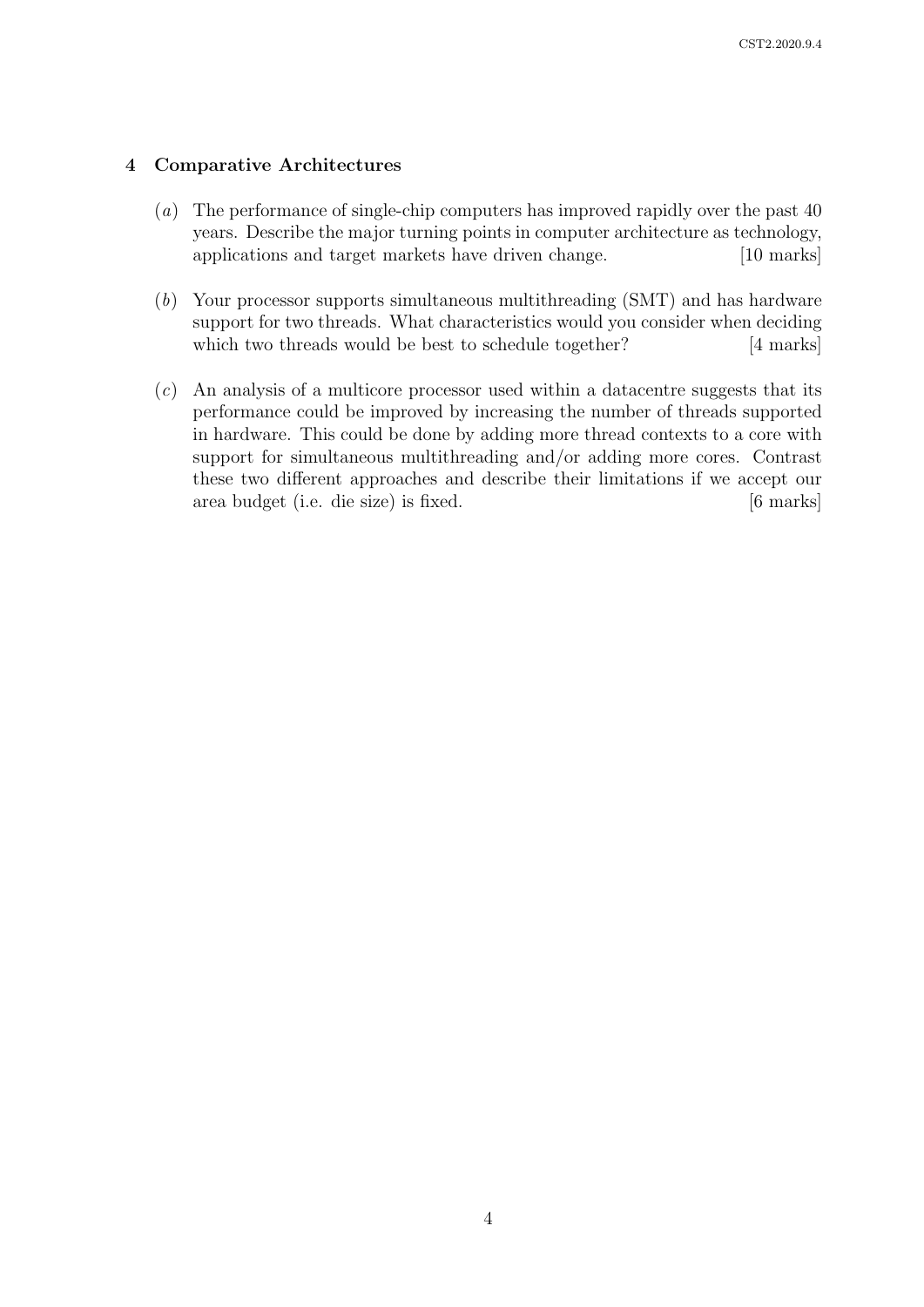#### 5 Computer Vision

- (a) (i) For an image  $I(x, y)$ , define its gradient vector field  $\vec{\nabla} I(x, y)$ . [1 mark]
	- $(ii)$  Why is this vector field a useful thing to compute? [1 mark]
	- (*iii*) Define the gradient magnitude over the image plane  $(x, y)$ . [1 mark]
	- (*iv*) Define the gradient direction over the image plane  $(x, y)$ . [1 mark]
	- (v) Explain how the gradient vector field is used in the Canny edge detector, the main steps in its use, and its advantages. [3 marks]
- (b) A Bayesian classifier uses observations  $x$ to assign visual objects to either one of two classes,  $C_1$  or  $C_2$ . Their baseline prior probabilities are  $p(C_1)$  and  $p(C_2)$ , with sum  $p(C_1) + p(C_2) = 1$ . Observations x have unconditional probability  $p(x)$ , and the class-conditional probabilities of a given observation x are  $p(x|C_1)$  and  $p(x|C_2)$ .



- (i) Using the above quantities provide an expression for  $p(C_k|x)$ , the likelihood of class  $C_k$  given an observation x. (Here  $k \in \{1, 2\}$ .) [2 marks]
- (*ii*) Provide a decision rule using  $p(C_j|x)$  and  $p(C_k|x)$  for assigning classes  $\{C_j, C_k\}$  based on observations x, that will minimise errors. [2 marks]
- (*iii*) Now express your decision rule instead using only the quantities  $p(C_i)$ ,  $p(C_k)$ ,  $p(x|C_j)$ ,  $p(x|C_k)$ , and relate it to the diagram above. [1 mark]
- (*iv*) If the classifier decision rule assigns class  $C_1$  if  $x \in R_1$ , and  $C_2$  if  $x \in R_2$ as shown in the figure, what is the total probability of error? [2 marks]
- $(c)$  Propose an algorithm for shape classification that could correctly classify all of the objects shown here as cashew nuts, despite their variations in size (or hence distance), pose angles, colours, and intrinsic shapes. How can shape grammars, active contours, boundary descriptors, zeroes of curvature, and codon constraints enable a classifier to achieve those invariances?



[6 marks]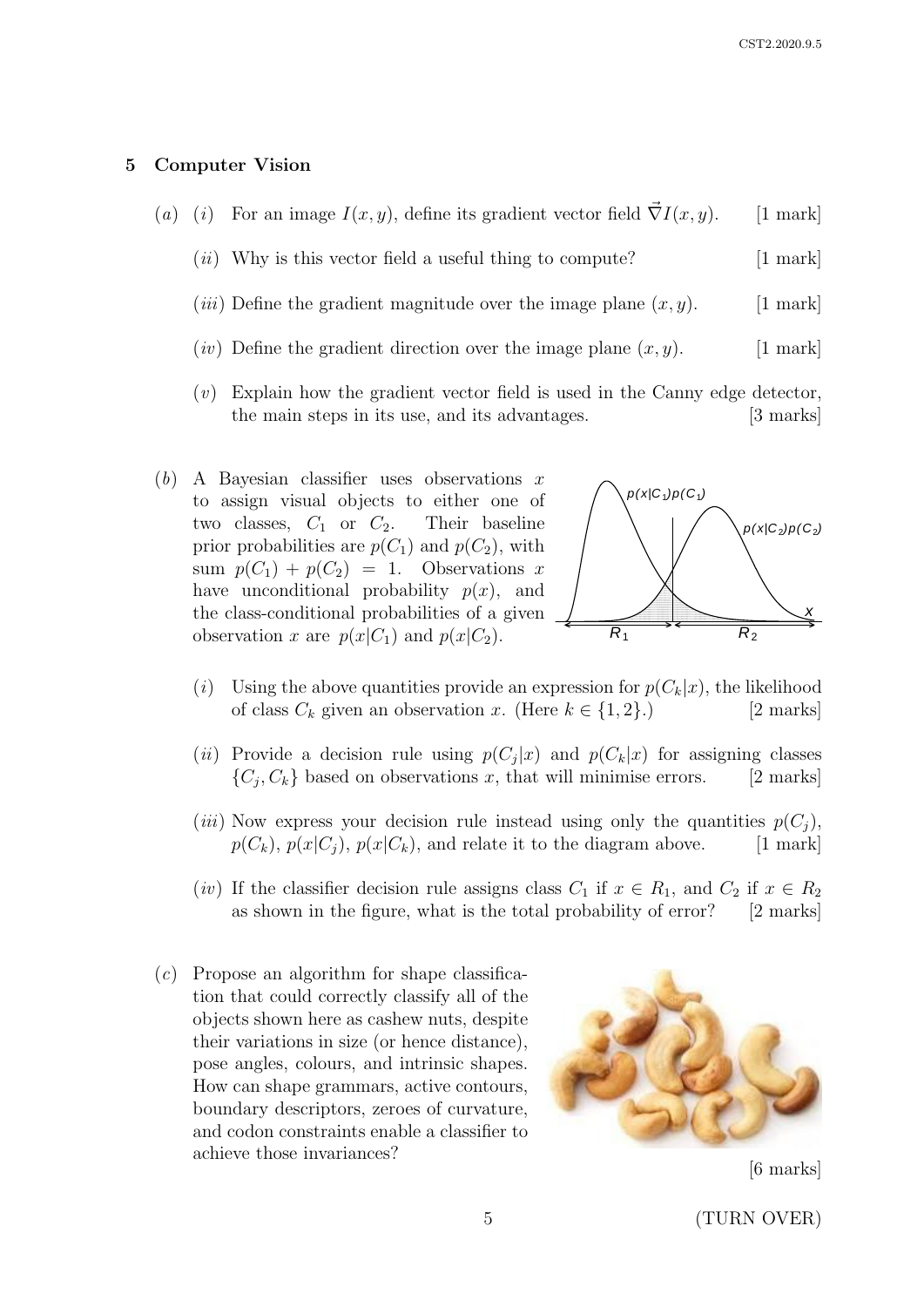#### 6 Cryptography

- (a) Consider a message-authentication code Mac expected to provide existential unforgeability under adaptive chosen-message attack.
	- (i) What requirement does existential unforgeability impose on any padding function applied to the message by Mac and why? [4 marks]
	- $(ii)$  What is an example of a padding function that satisfies that requirement? [2 marks]
- (b) While reviewing the  $MacGyver$  burglar alarm system, you notice that a sensor S uses the following stream authentication protocol to report its status to the controller C once every second over a data wire:

|                | $C \rightarrow S : R$ |                               | with $R \in_R \{0,1\}^{128}$                               |
|----------------|-----------------------|-------------------------------|------------------------------------------------------------|
|                |                       | $S \rightarrow C: (M_1, T_1)$ | with $T_1 = \text{trunc}_{32}(\text{Mac}_K(M_1, R))$       |
|                |                       | $S \rightarrow C: (M_2, T_2)$ | with $T_2 = \text{trunc}_{32}(\text{Mac}_K(M_2, T_1))$     |
|                |                       |                               |                                                            |
|                |                       | $S \rightarrow C: (M_i, T_i)$ | with $T_i = \text{trunc}_{32}(\text{Mac}_K(M_i, T_{i-1}))$ |
| $\mathbb{R}^2$ |                       |                               |                                                            |

The controller C picks a new 128-bit random value R when the system is powered up. Each message  $(M_i, T_i)$  is sent i seconds after that. The messages  $M_i$  are normally all identical, of the form  $M = 0$  meaning "no burglary has happened in the last second". Mac is a 128-bit message-authentication code function, using a private key K shared between  $S$  and  $C$ . Because of the very limited data rate available on the alarm-wire interface, the output of Mac is truncated to the first 32 bits.

- $(i)$  How can an attacker, who has been observing this communication since power up, eventually predict future tags  $T_i$  for the constant message  $M_i = M$ ? [4 marks]
- $(ii)$  How long will it take, on average, after powerup until the attacker can start sending simulated sensor messages? [4 marks]
- (iii) What security implication does the predictability of message-authentication codes from a sensor have for a burglar alarm system? [2 marks]
- $(iv)$  How can you improve the protocol to practically eliminate the risk of that attack, without increasing the number of bits transmitted over the wire? [4 marks]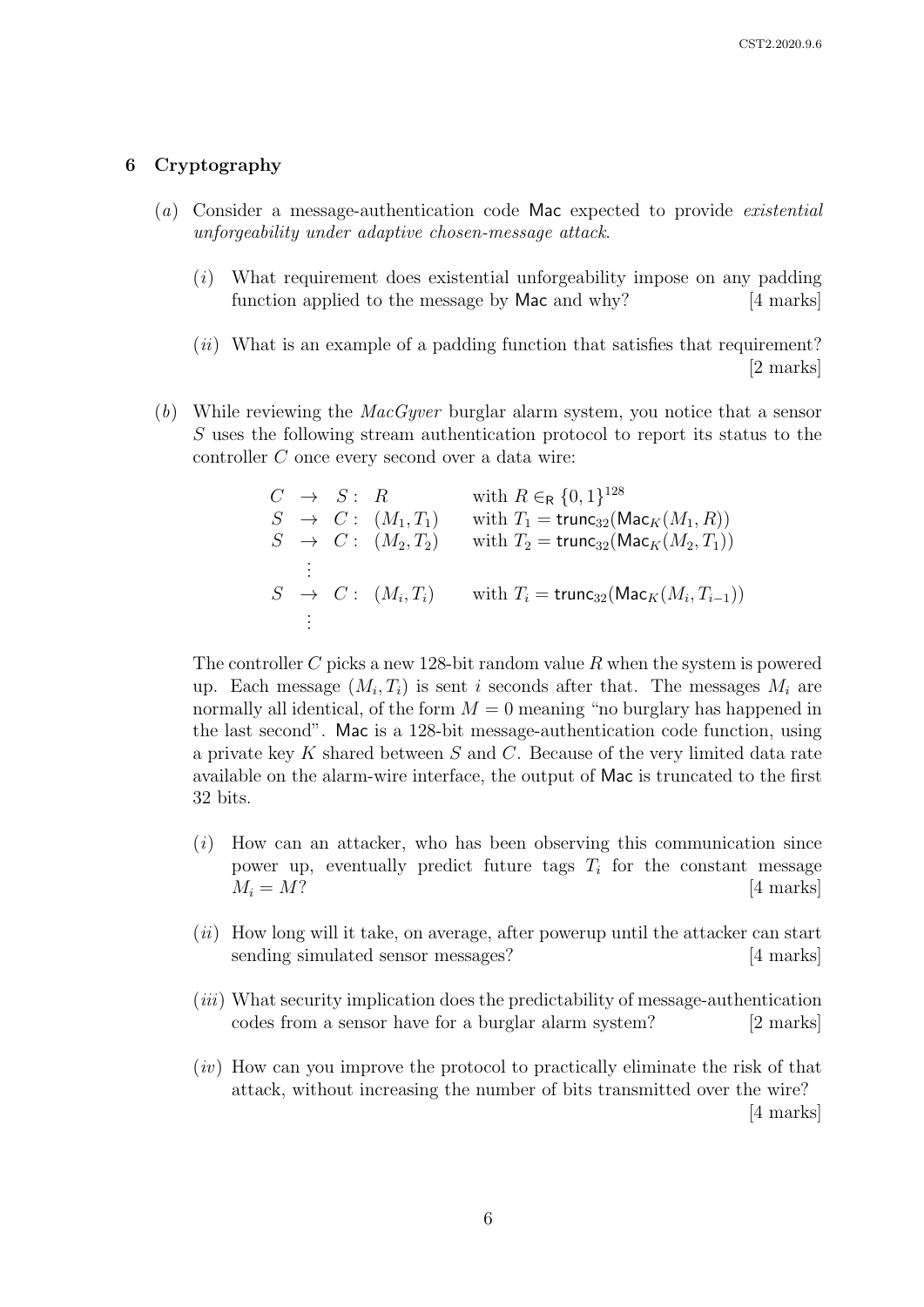## 7 Denotational Semantics

- $(a)$   $(i)$  Define the notion of admissible subset of a domain and state Scott's fixed point induction principle. [4 marks]
	- (ii) Let  $(D, \subseteq_D)$  and  $(E, \subseteq_E)$  be domains and let  $f : D \to E$  and  $g : E \to D$ be continuous functions.

Using Scott's fixed point induction principle prove

(A) 
$$
fix(f \circ g) \sqsubseteq_E f(fix(g \circ f))
$$

(B) 
$$
f(f(x(g \circ f)) \sqsubseteq_E f(x(f \circ g))
$$

[8 marks]

- (b) (i) Define the contextual-equivalence relation  $P_1 \cong_{\text{ctx}} P_2 : \tau$  for pairs of closed PCF expressions  $P_1, P_2$  and a PCF type  $\tau$ . [2 marks]
	- $(ii)$  Prove or disprove the following statement.

For every pair of PCF types  $\sigma$ ,  $\tau$  and every pair of closed PCF expressions M of type  $\sigma \to \tau$  and N of type  $\tau \to \sigma$ ,

$$
\mathbf{fix}(\mathbf{fn} \ y: \tau. \ M(N(y))) \cong_{\text{ctx}} M(\mathbf{fix}(\mathbf{fn} \ x: \sigma. \ N(M(x)))) : \tau
$$

[6 marks]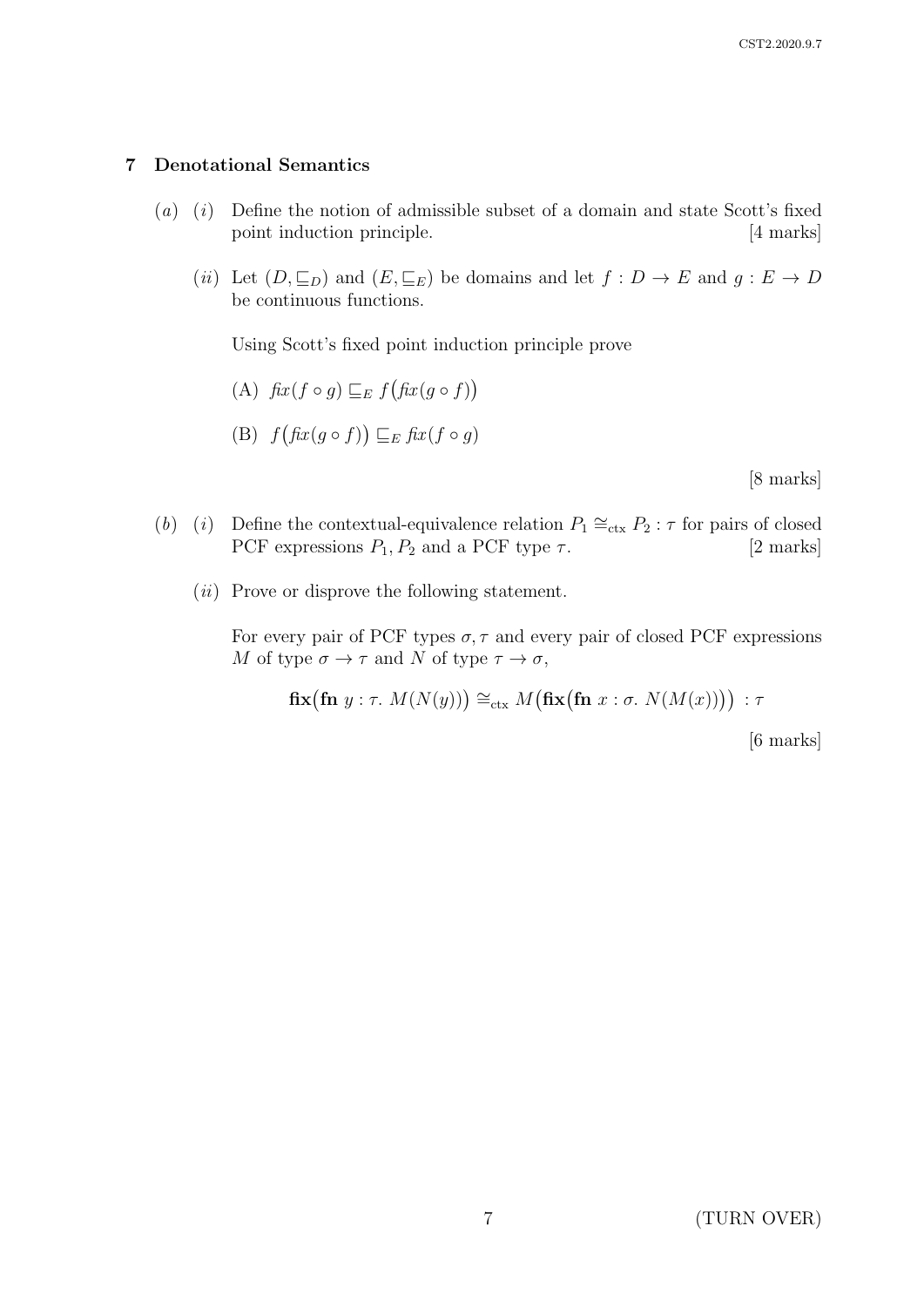#### 8 Hoare Logic and Model Checking

We consider the LTL temporal logic over atomic propositions  $p \in AP$ :  $\phi \in \mathsf{PathProp} :: = p \mid \neg \phi \mid \phi_1 \wedge \phi_2 \mid \phi_1 \vee \phi_2 \mid \phi_1 \rightarrow \phi_2 \mid \mathsf{X} \phi \mid \mathsf{F} \phi \mid \mathsf{G} \phi \mid \phi_1 \mathsf{U} \phi_2.$ 

- (a) Precisely state the semantics of the until operator  $\phi_1 \cup \phi_2$ . [2 marks]
- (b) Express F  $\phi$  in terms of the until operator  $-\mathsf{U} =$ . [2 marks]
- (c) Give models  $\mathcal{M}_1, \mathcal{M}_2$  such that  $\mathcal{M}_1 \models G$  ( $p \lor q$ ) and  $\mathcal{M}_2 \models (G \ p) \lor (G \ q)$ , but either  $\mathcal{M}_1 \nvDash (G p) \vee (G q)$  or  $\mathcal{M}_2 \nvDash G (p \vee q)$  (indicate which). [3 marks]
- $(d)$  Starting from any strictly positive integer n, the transition system induced by going to  $n/2$  if n is even, and to  $3 \times n + 1$  if n is odd, is conjectured to always pass through 1.
	- (i) Precisely describe this conjecture in the form of a model and an LTL formula.  $\left|4 \text{ marks}\right|$
	- $(ii)$  Describe what shape a counterexample to this conjecture would have. [2 marks]
- (e) Alice (a) and Bob (b) share a bicycle. To ensure they do not have problems, they have a protocol: they can express an interest for it  $(e)$ , use it  $(u)$ , or not need it (n), yielding atomic propositions  $AP = Pers \times Act$ , where  $Pers ::= a | b$ and  $Act ::= e | u | n$ , so that for example a state labelled with {ae, bu} is one where Alice has expressed interest in using the bike, and Bob has taken it.

Give LTL formulas for

- (i) Alice does not keep the bike forever. [2 marks]
- $(ii)$  Non-starvation: if Alice expresses an interest in having the bike for long enough, she eventually gets it. [2 marks]
- (iii) Alice cannot take the bike twice in a row if Bob expresses interest throughout. [3 marks]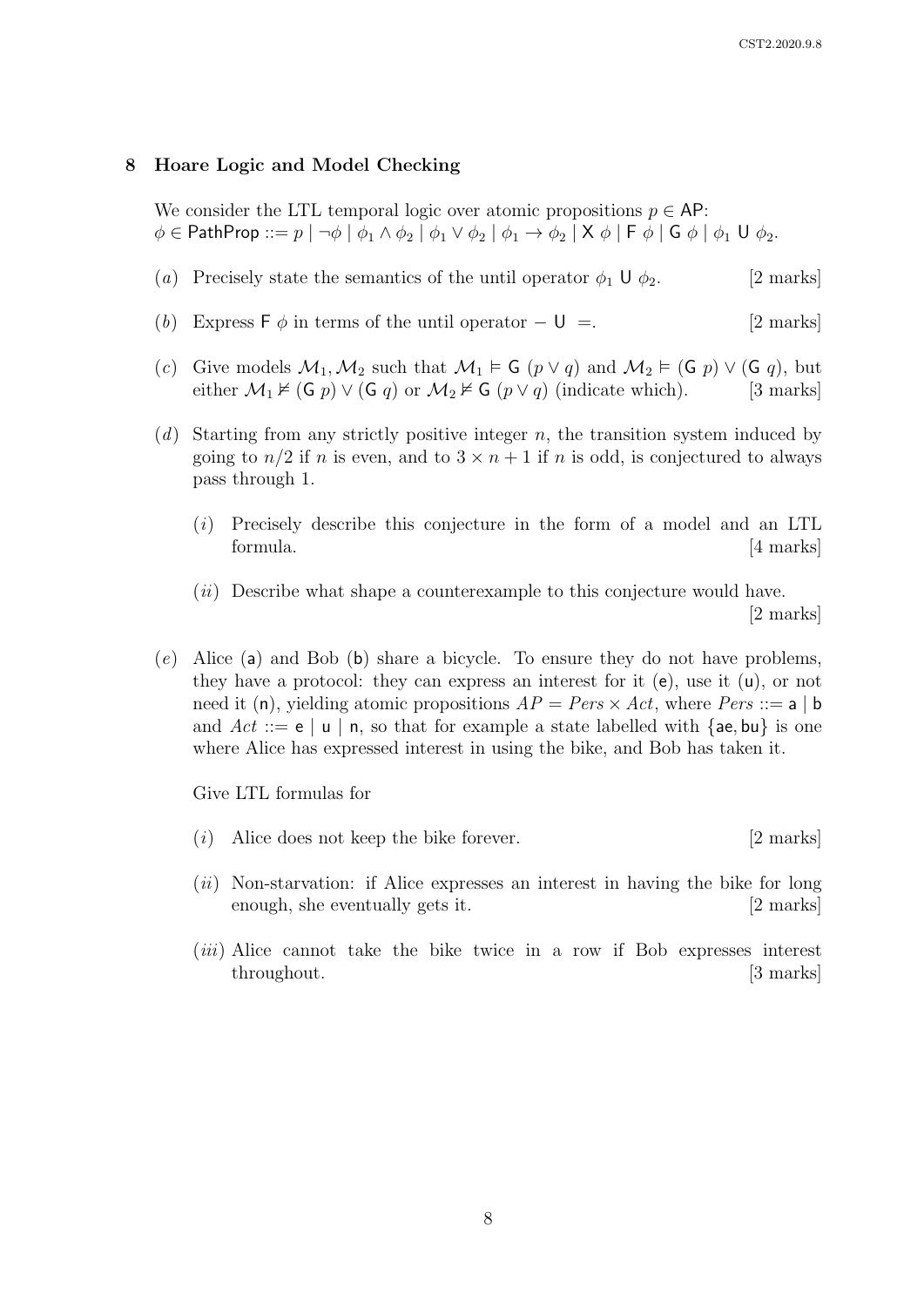#### 9 Information Theory

- (a) A machine learning system was trained to learn about random variable X using a training set in which the probability distribution of its values  $\{x_i\}$  was  $p(x)$ , having entropy  $H(p)$ ; but then a test data set had a different distribution  $q(x)$ .
	- (i) Define the cross-entropy  $H(p,q)$  between distributions  $p(x)$  and  $q(x)$ . What condition minimises its value, and then what value is it? [3 marks]
	- (ii) Define the Kullback-Leibler distance (or the relative entropy)  $D_{KL}(p||q)$ between the distributions  $p(x)$  and  $q(x)$ . What condition minimises its value, and then what value is it? [3 marks]
	- (*iii*) Show that:  $H(p,q) = D_{KL}(p||q) + H(p)$ . [2 marks]
- (b) The function  $\operatorname{sinc}(x) = \frac{\sin(\pi x)}{}$  $\pi x$ for  $x \neq 0$  as plotted below plays an important role in the Sampling Theorem. By considering its Fourier transform, show that this function is unchanged in form after convolution with itself, and show that it even remains unchanged in form after convolution with any higher frequency sinc function,  $sinc(ax)$  for  $a > 1$ ; but that if  $0 < a < 1$ , then the result of the convolution is instead that lower frequency sinc function  $sinc(ax)$ . [4 marks]



- $(c)$  Explain the use of run-length encoding in JPEG compression. How does it sensitivity in human visual perception? [3 marks] table in achieving this, and what is the relevant fact about spatial frequency enable compession factors of typically at least 10:1 with no perceptible loss, and even compression factors of 30:1 or higher? What is the role of the quantisation
- extends back at least  $N = 15$  generations? (v) What does Information Theory sampling fact becomes critical for the effect of an ancestor once a family tree size  $m$ , approximately how many generations  $N$  ago was the genetic isopoint? today, in what century did it occur? *(iii)* For a large well-mixed population of (d) (i) Define the *genetic isopoint* of a human population. (ii) For most Europeans (iv) Regarding genetic transmission as a lossy information channel, what imply is achieved by sexual (as opposed to asexual) reproduction? [5 marks]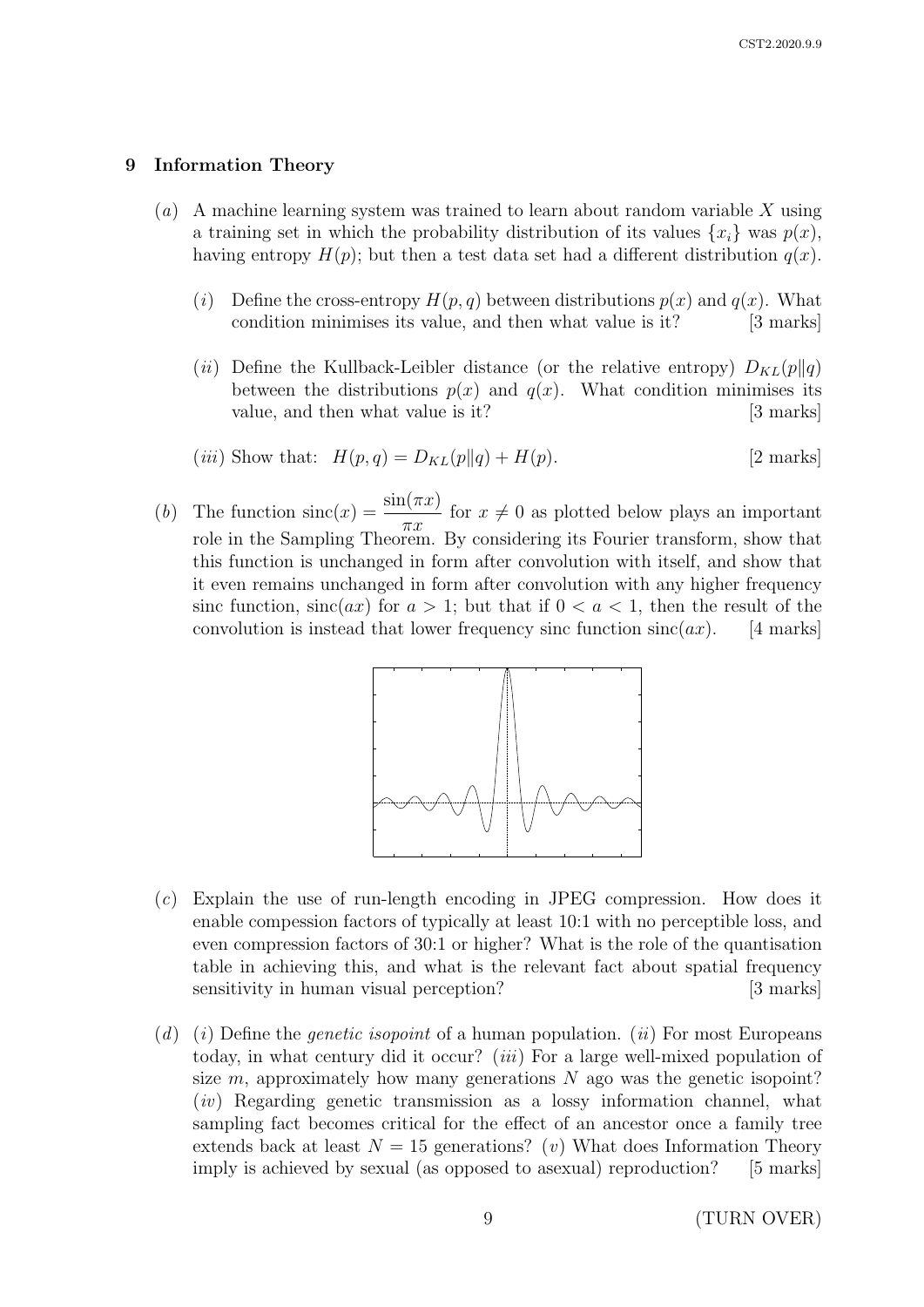#### 10 Machine Learning and Bayesian Inference

The central limit theorem tells us that, if  $X_i$  are random variables,  $\mu$  is the mean of  $X_i$  and  $\sigma^2$  is the variance of  $X_i$  then, under suitable conditions

$$
\frac{\hat{X}_n - \mu}{\sigma / \sqrt{n}} \to N(0, 1)
$$

where  $N(0, 1)$  denotes the normal density with mean 0 and variance 1, and

$$
\hat{X}_n = \frac{1}{n} \sum_{i=1}^n X_i.
$$

(a) Let Y have density  $N(0, 1)$ . We know that, for a parameter p, there is a constant  $z_p$  such that

$$
\Pr(-z_p \le Y \le z_p) > p.
$$

Show that with probability at least p, the quantity  $\mu$  as defined above is in the show that with probability at least<br>interval described by  $\hat{X}_n \pm z_p(\sigma/\sqrt{\sigma})$ [3 marks]

(b) The quantity  $\hat{X}_n$  can be regarded as an estimate of  $\mu$ . If the random variables  $X_i$  take values in  $\{0, 1\}$ , and are also independent and identically distributed, explain why it might make sense to estimate  $\sigma^2$  as

$$
\sigma^2 \simeq s = \hat{X}_n (1 - \hat{X}_n).
$$

[3 marks]

- $(c)$  Define what it means for an estimate such as that suggested in Part  $(b)$  to be unbiased. Is the estimate suggested in Part  $(b)$  unbiased? Provide a proof of your answer. [7 marks]
- (d) We have two binary classifiers  $h_1$  and  $h_2$ , and a test set s containing 1000 examples. During testing,  $h_1$  makes 105 errors and  $h_2$  makes 120 errors. Explain how we can estimate a confidence interval of the kind defined in Part (a) for the difference  $(\text{er}(h_1) - \text{er}(h_2))$  between the true error probabilities  $\text{er}(h_1)$  and  $er(h<sub>2</sub>)$  of the classifiers. Your answer should be careful to state any assumptions or approximations being made. [7 marks]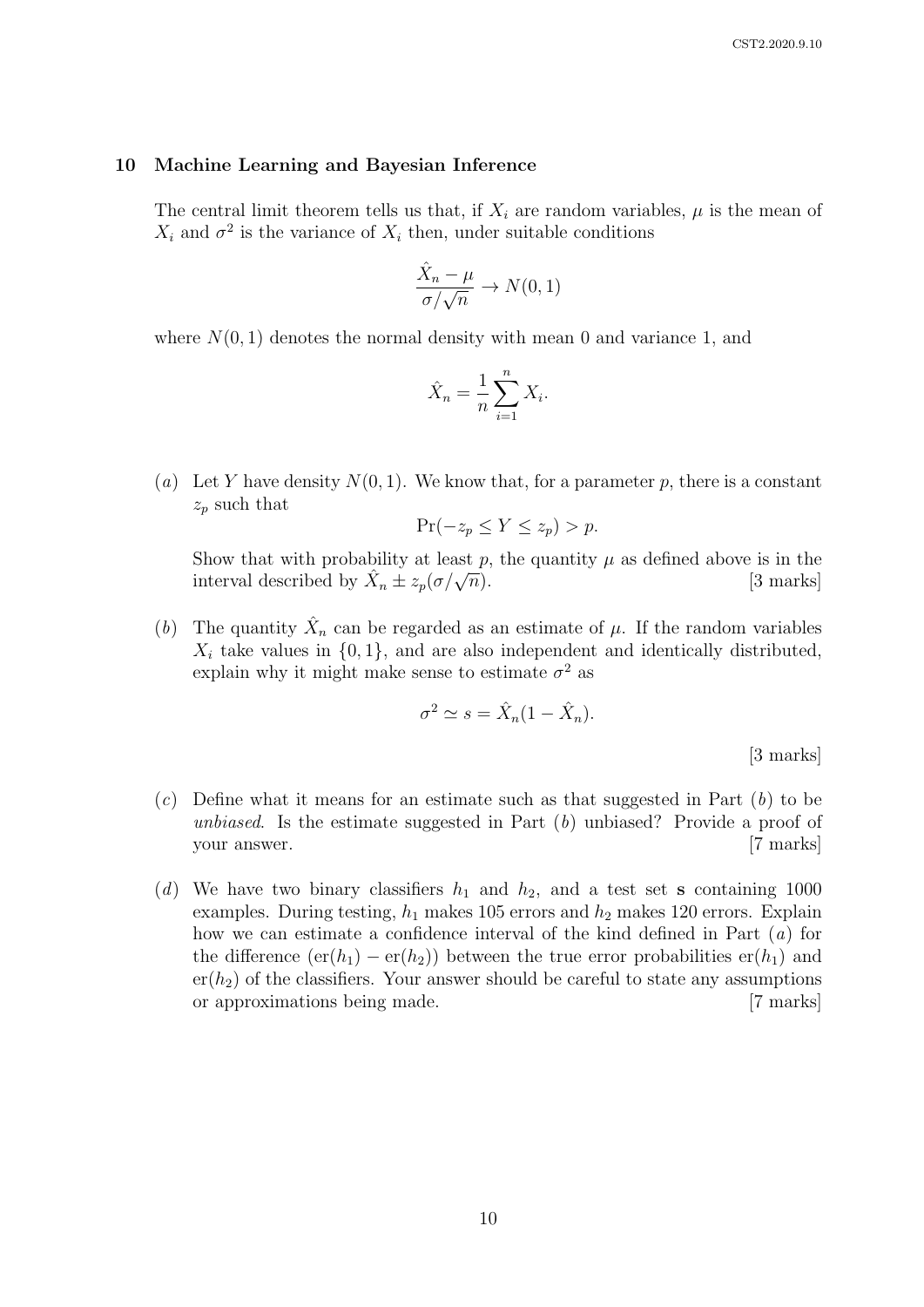## 11 Mobile and Sensor Systems

A company manufactures small location tags containing a speaker and a Bluetooth radio designed to be attached to personal effects such as keys. A Bluetooth-enabled smartphone can instruct the device to make an audible noise to aid in finding it when lost. The company wishes to support *background* location estimation of the tags relative to the phone.

- (a) They propose to use Bluetooth 5.1, which supports an antenna array for direction finding from Bluetooth packet exchanges.
	- $(i)$  Explain how an antenna array enables direction finding. Discuss any practical challenges in direction finding indoors. [4 marks]
	- (*ii*) State and justify the upper bound on the spacing between antenna array elements and estimate this value in metres for Bluetooth. Comment on the practicality of your estimate. Is there any disadvantage to having closer spacing? [4 marks]
	- (*iii*) The antenna array could be on the phone or on the location tag or both. Discuss the commercial trade-offs of these options. [3 marks]
- (b) In addition to direction, the system must estimate the distance to the tag from the phone.
	- (i) Discuss how feasible it is to use Received Signal Strength (RSS) measurements to estimate distance in this context. [1 mark]
	- $(ii)$  Explain how WiFi 802.11mc Fine Timing Meansurement estimates distance. Discuss whether an analogous scheme could be implemented using standard Bluetooth 5.1 hardware for this application. [5 marks]
	- (iii) Given that the speakers and microphones on smartphones and on the tags can produce and receive ultrasonic audio, describe an approach to estimating distance. How would you optimise your system for the power-sensitive location tags? [3 marks]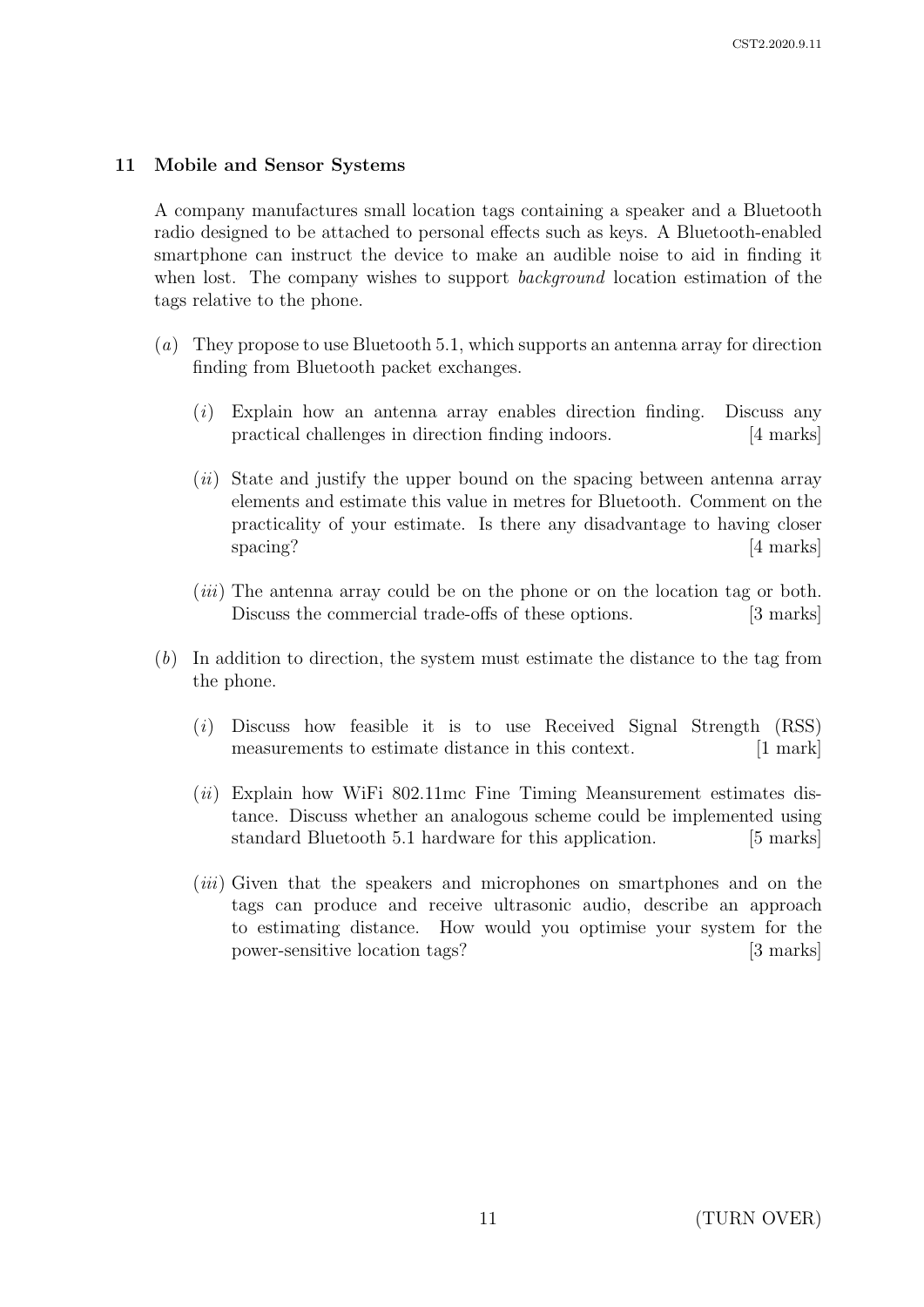#### 12 Optimising Compilers

The following code for a function is given to a compiler for optimisation, where arguments are passed in through variables arg0, arg1 and arg2 and the result is returned through variable res0. Describe five optimisations that the compiler can carry out, explaining for each the analysis required, the actual transformation, how it impacts the code and showing the resulting code after all optimisations have been performed.

```
1: entry foo
2: mov t0, #0x1000 // t0 = 0x1000
3: mov t1, #0 // t1 = 0
4: \t{now t2. #0} // t2 = 05: mul t3, arg0, #2 // t3 = arg0 * 2
6: mul t4, arg1, #4 // t4 = arg1 * 4
7: mov t5, #klab4 // t5 = address of lab4
8: sti t0, t5 // *t0 = t5
9: b lab7 // branch to lab7
10: lab1: mov t6, #1 // t6 = 1
11: cmpeq t1, arg2, lab3 // branch to lab3 if t1 == arg212: mul t7, t4, t4 \frac{1}{2} t7 = t4 * t4
13: cmpeq t1, t7, lab5 \frac{1}{2} branch to lab5 if t1 == t7
14: b lab6 // branch to lab6
15: lab2: mov t8, #&lab5 // t8 = address of lab5
16: sti t0, t8 // *t0 = t8
17: b lab5 // branch to lab5
18: lab3: mul t9, t4, t4 // t9 = t4 * t4
19: add t2, t2, t9 // t2 = t2 + t9
20: add t6, t6, #1 // t6 = t6 + 1
21: ldi \t10, \t10 // t10 = *t022: bi t10 \frac{1}{2} branch to address in t10
23: lab4: add t2, t2, t1 // t2 = t2 + t1
24: b lab6 // branch to lab6
25: lab5: add t2, t2, t6 // t2 = t2 + t6
26: lab6: add t1, t1, #1 // t1 = t1 + 1
27: lab7: cmpne t1, t3, lab1 \frac{1}{2} branch to lab1 if t1 != t3
28: mul res0, t2, #4 // res0 = t2 * 4
29: mov t11, #klab1 // t11 = address of lab1
30: sti t0, t11 // *t0 = t11
31: exit
```
[4 marks each]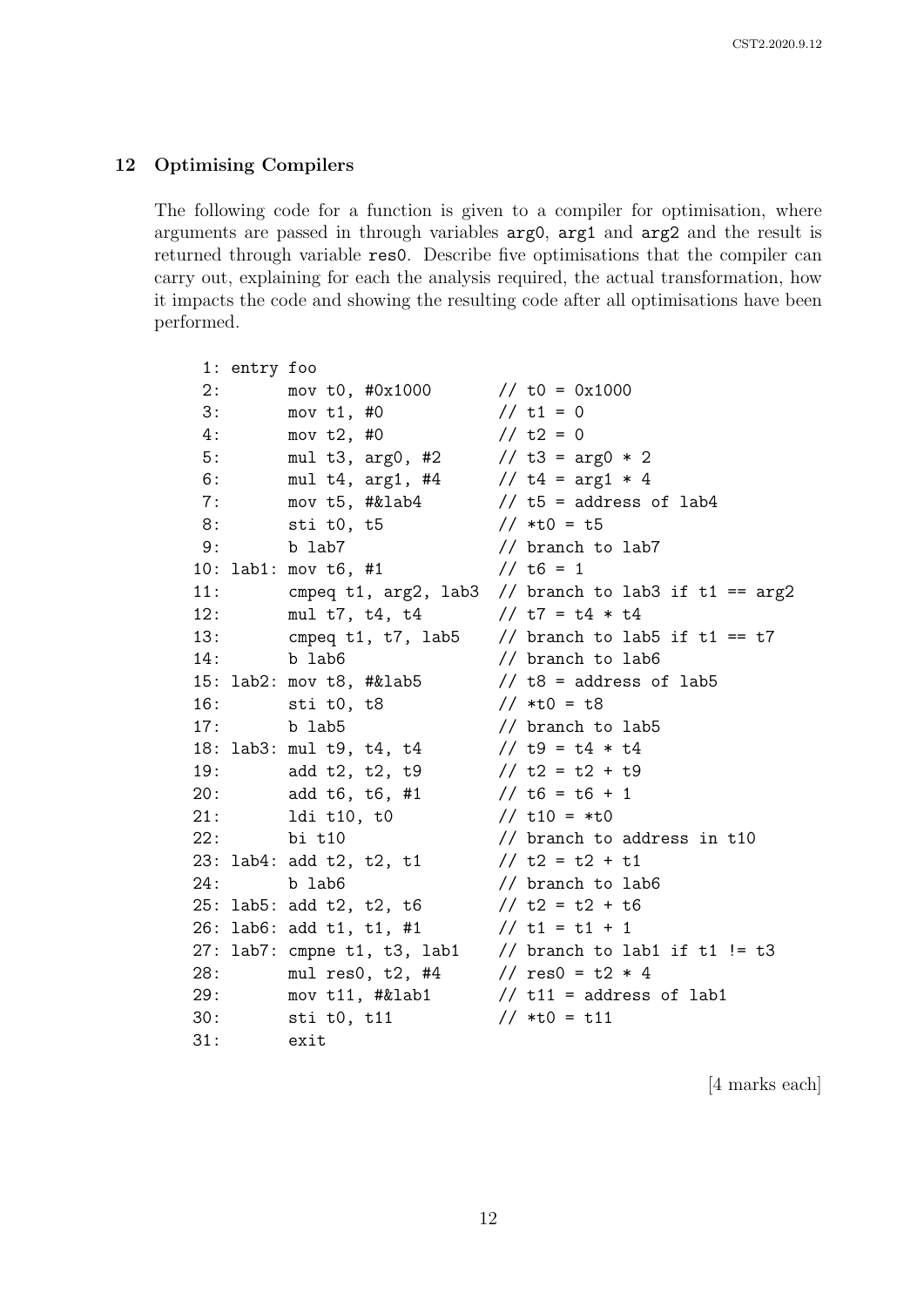## 13 Principles of Communications

- (a) In general, weighted fair queueing can be used to provide resource guarantees to packet flows in networks. Explain the problem with using a simple priority queue to do the same. Define weighted fair queueing. [5 marks]
- (b) The Data Centre environment often allows us to make some simplifying assumptions about traffic that mean we can employ a priority queueing system in switches, combined with some traffic regulation in end systems. QJump is one approach to this - describe the assumptions that allow this, and the mechanisms QJump uses to offer delay bounding for high priority traffic without resource starvation for bulk traffic flows. [15 marks]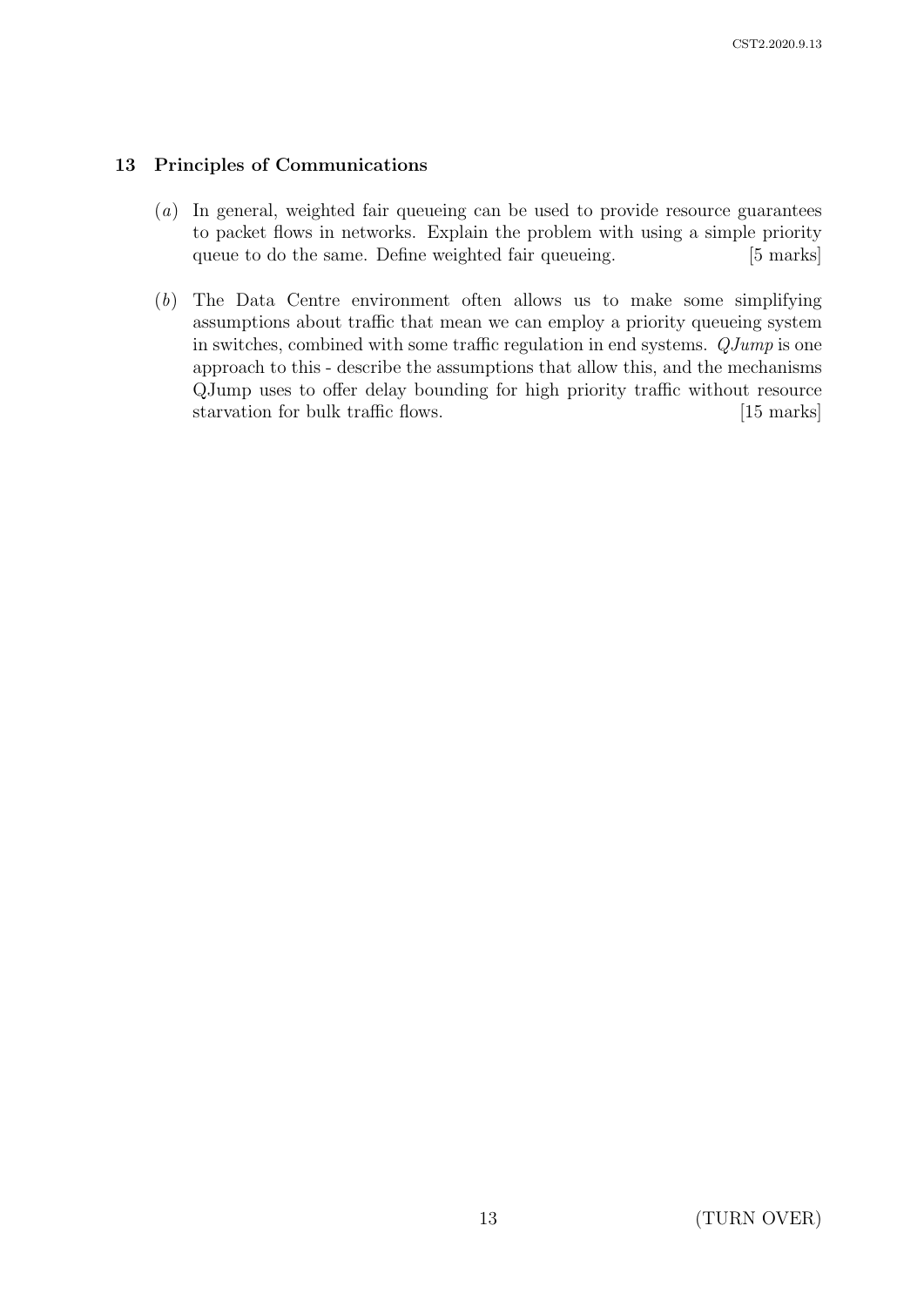#### 14 Quantum Computing



(a) Show that 
$$
U = \frac{1}{\sqrt{5}} \begin{bmatrix} 1 & 2 \\ 2 & -1 \end{bmatrix}
$$
 is unitary. [1 mark]

- (*b*) Show that  $\left[1+\sqrt{5}\right]$ 2  $\Big]$  and  $\Big[1-\Big]$ √ 5 2 1 are (un-normalised) eigenvectors of U, and give the eigenvalues. [2 marks]
- $(c)$  The figure shows the quantum circuit for quantum phase estimation to two bits of precision for a single-qubit unitary. Quantum phase estimation is performed to two bits of precision with  $U = \frac{1}{\sqrt{2}}$ 5  $\begin{bmatrix} 1 & 2 \end{bmatrix}$  $2 -1$ 1 and  $|u\rangle =$  $\lceil 1 \rceil$  $\theta$ 1 , find the quantum state,  $|\psi_1\rangle$ , before the inverse quantum Fourier transform is executed. [7 marks]
- (d) What possible measurement outcomes can occur (i.e., after the inverse quantum Fourier transform, with measurement in the computational basis)? Give probabilities for each possible outcome. [6 marks]
- (e) Give two applications of quantum phase estimation, and for each give the state,  $|u\rangle$ , in which the second register should be prepared, and briefly outline how these can be prepared in practise. [4 marks]